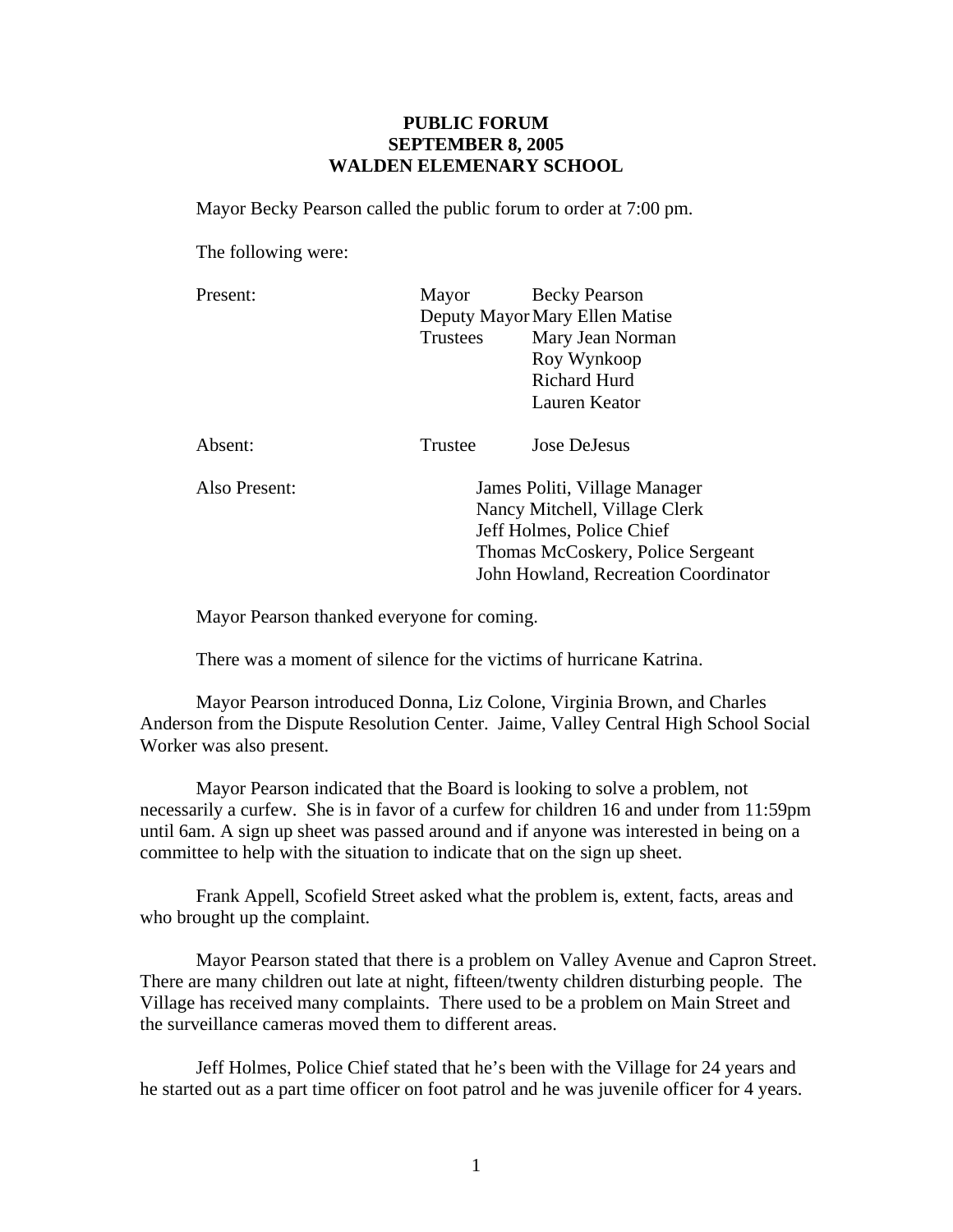This in nothing new to any different community around us. What they've had a problem with during the last year and a half is on Valley Avenue and on Capron Street there's been more than normal kids hanging out. In the past six months Capron Street and Valley Avenue has had some interesting neighbors move in and those people have been a draw to the children in the area. He's talking about 15 and 16 for the majority of the kids. He's also talking 18 and 20 year olds who are not children. There are about seven under 15 years old who are part of the consistent problem, out until 1 or 2 am. During the past six months Valley Avenue and Capron Street have seen quite a few people and children hanging out in the area at all hours disrupting the neighborhood. In the last two years a lot of the juveniles they've been dealing with are the same ones. They started at 10, 11 years old and now they are 17 and 18. It's really not a majority of kids in the community; it's a select few, under 25.

Ed Kurpell, 26 Linden Avenue asked, if there was a curfew would it be the whole Village or street by street.

Mayor Pearson indicated that it would be the whole village.

Karen Menendez, Pleasant Avenue stated that she knows where her kids are. Why can't you hold the parents responsible?

Diane Sawyer, 31 Alfred Place stated that parents should be held responsible. There is a problem with the kids hanging out at the Hess Station.

Bill Thompson, 7 Grandview Avenue stated that he is a certified mental health and substance abuse counselor for thirty years and you're talking about 25 kids in this Village and no one is taking into account the message you're going to send to hundreds of children, that they are second class citizens and they are not to be trusted.

June Saccardi, 154 S. Montgomery Street asked where are the parents of these kids that are walking around at 12 at night.

Anna Bodes, 120 Linden Drive stated that there is a problem on Linden Drive between 9 and 10pm.

Mayor Pearson asked the Chief what the police can pick up 16 years olds for.

Chief Holmes explained that a juvenile is someone under the age of 16. Between the age of 7 and 15 family court will take care of them. When they pick them up they may not be able to send them to family court, because the majority of the things they are talking about are violations and violations do not go to family court. Crimes and misdemeanors go to family court. You can file a PINS petition against them and that's something they have done.

Ron Palmer, 97 Orange Avenue stated that he is concerned about a curfew being in the center of town, it's village wide, and he's concerned about it being pushed farther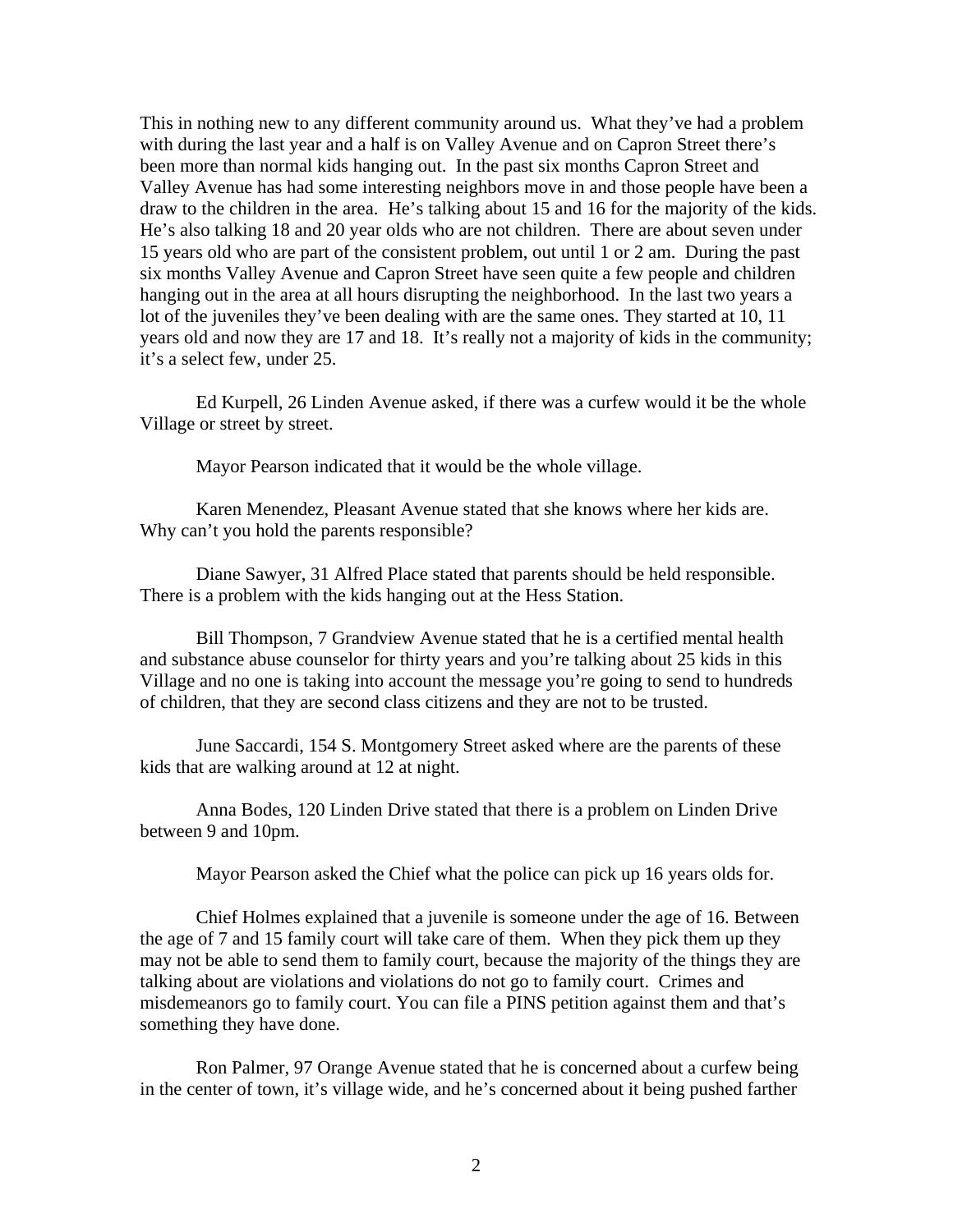outwards. He asked if they fled that most of the problems are coming from rental type units. Cameras on Main Street were mentioned, he asked why not move them farther and cause problems elsewhere.

Brenda Adams, 31 Valley Avenue agrees with the comments that were said tonight. It is a small group of children and she feels this small group is holding people hostage on Valley Avenue. She believes a curfew at 11:59pm is too late. Valley Avenue has been a nightmare this summer. It has calmed down because of the police presence. We need to send a message that the village is a nice place to live and raise your family.

Lisa Bucklen, 144 High Meadows indicated that she lives just on the border of the village in the town and they have had four thefts in her neighborhood. She understands they are sending a negative message to children. She teaches children with behavioral problems. If its presented as a means to provide structure, bring safety back to the village and bring peace to people then the curfew should be implemented at a time when children should be at home, between 10 and 11pm.

Dick Master, 71 Maple Street stated that he doesn't know if the curfew will help. He's seen kids taking down signs and throwing them in someone's yard. He owns a business in Walden and he has been robbed. They should have a curfew for the adults too.

Mr. Thompson stated that he was brought up in the Bronx and was a victim of gunshot wounds and stabbings. Unfortunately this is a state of life. You can't put together a pristine village here. You have to hold the parents responsible. You need to speak to the justice system too. The police are doing a great job.

Jaime, Valley Central stated that a curfew is only part of the solution. There has to be more implemented.

Karen Wessenberg, 27 Orchard Street stated that Walden has been the most amazing place she has lived. She asked about a neighborhood watch.

Pam Gallagher, Riverview Street stated that taking one child off the street with a curfew, it would be worth it.

Michelle Thompson stated that she doesn't think a curfew would be worth it.

Greg Stey, 23 Linden Drive stated that the good kids shouldn't be punished. Is there another town that has a curfew and what happens in that town? He doesn't know where this comes from.

Mayor Pearson stated that she has gotten sample legislation from other municipalities and the attorney is also doing some research. The Village of Montgomery has a curfew, but they hardly use it.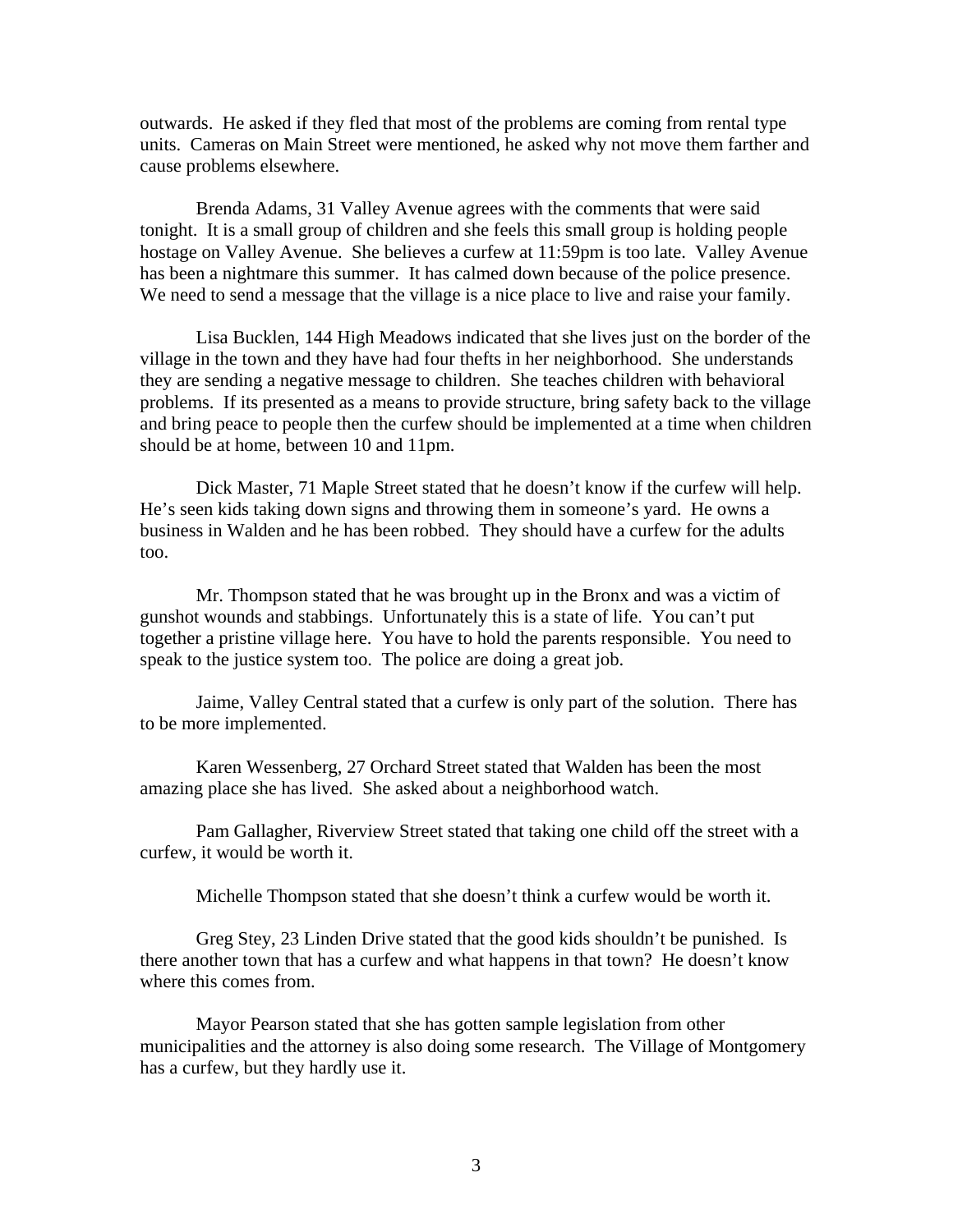Trustee Wynkoop stated that the Board is not saying that there will be a curfew or not going to be a curfew. They are looking into what the general consensus of the public is.

John Kantonah stated that his property adjoins the Village and just recently he was robbed. His heart goes out to the people who live on Capron and Valley. He doesn't feel its government's job to legislate moral. The community should impose family values on each other.

Katherine Babcock, 92 Ulster Avenue stated that she goes down Valley Avenue all the time and there have been changes. The police are much more involved. She feels a curfew is not going to solve the problem. You're taking our civil rights away. Focus on the twenty five kids. She is totally against a curfew.

Jackie Hughes, Valley Avenue stated that she has lived here for 25 years and she has raised two daughters and she does realize it's her responsibility to know where her children are. She doesn't know if a curfew will help. The Chief has done a good job. There are a lot of parents out there that are not raising their children.

Oscar Alleyne, Windrift Lane stated that there is concern about a curfew. Outside of the curfew what other alternative is the Village proposing or what solutions do they have.

Mayor Pearson explained that they had a meeting with a social worker, probation officer and someone from the County Youth Bureau who spoke to the Board of other programs and the Village is looking into that. We need the communities support.

Mrs. Bodes stated that she would gladly put herself on the street, but these kids get into her face.

Someone spoke regarding the kids on Main Street. Make the kids do community service.

Liz Colone, Dispute Resolution stated that they do have a program called community service. They do have police departments who do referrals directly.

Dick Masterson stated that they need more police presence.

Ms. Mongelluzzo, 32 Valley stated that they are in support of a curfew.

Frank Appell asked about how much it costs in manpower.

Mayor Pearson stated that they don't have the answer yet.

Resident from 37 E. Avenue asked what the Board has to say.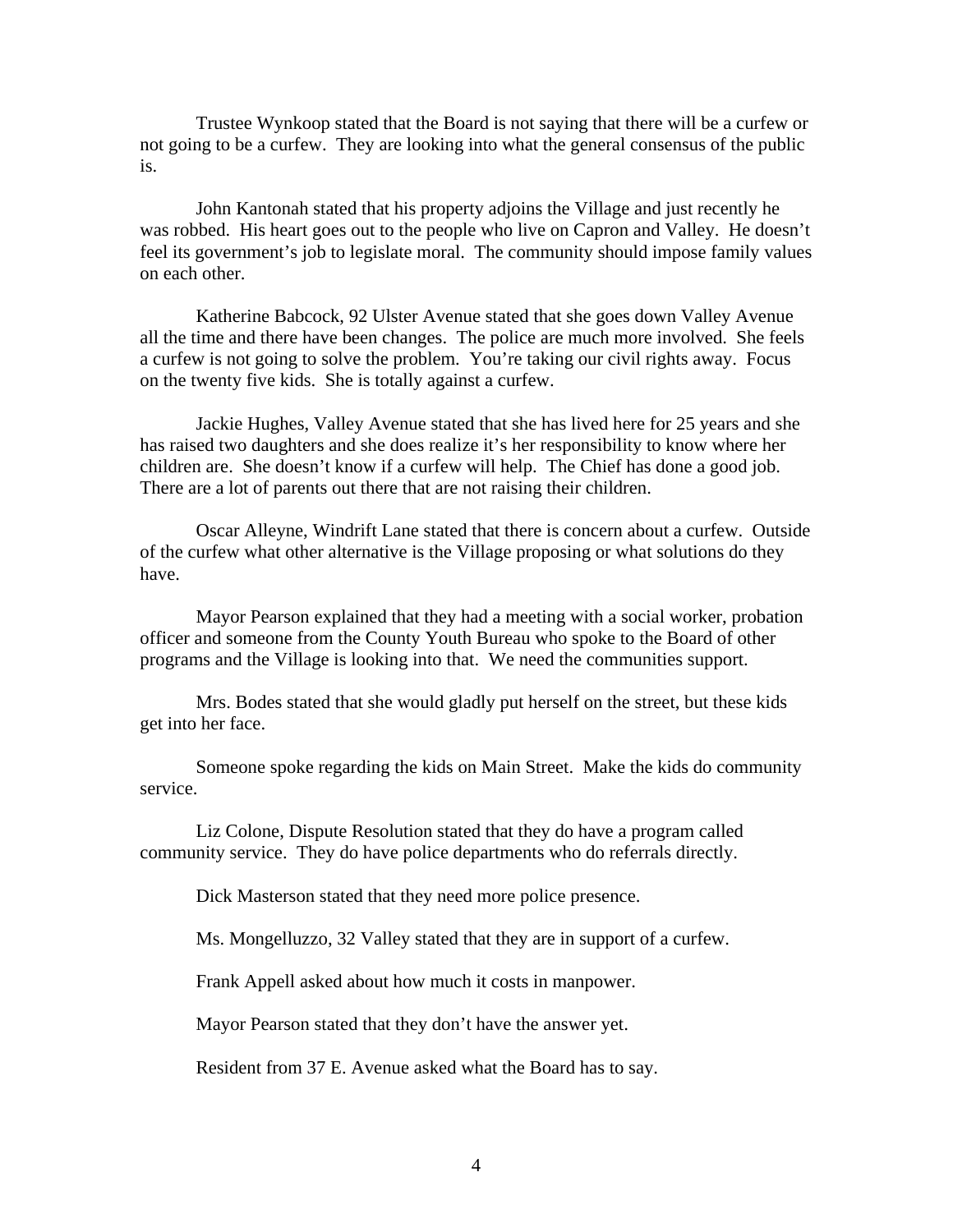Trustee Norman stated that after listening to everyone this evening she is very impressed with what people have said. She can't say that she's made a decision on the curfew. She believes that parents are responsible for their children. She also believes that we need to get down on Main Street and Valley Avenue and talk to these kids.

Trustee Keator stated that everyone has had good ideas tonight. The Board is not making any decisions tonight. This is an open forum. Even if the Board made a decision tonight the curfew law has to be written and it has to be written as iron clad as it could possibly be to help everybody.

Deputy Mayor Matise stated that her concern has been, she has talked to small children, 10-12 years old to find out what they think, to find out the public perception as to how they feel the Village should deal with this. She acknowledged Tony Morino who set her on the course of bringing in the Youth Bureau. She hopes we can find resources we can use before we have to criminalize these kids. She is concerned about Linden Drive.

Trustee Hurd indicated that he has found all of the comments fascinating. They are expressing the same thoughts of the Board. The Board is a legislative body and they pass laws. The test of any law is the force that backs it which would be our police force. Our police budget is 1million dollars and at night there are two officers on duty and if a police officer picks up a 14 year old juvenile he doesn't just drive them to the station, throw them in jail and get back on the street, he is required to stay with that person for hours until the parent can be found to come in and retrieve that child. The Board has to consider if this curfew is going to be a magic bullet and if it is a good or false start. He hasn't made up his mind. He's not convinced that we lack the tools necessary now to get the job done. He would prefer to focus in on the people who are causing the problems.

Trustee Wynkoop stated that he is against a curfew because it's very hard to enforce. Also, that it would prohibit 400 kids that can't run down and get a soda at the Dairy Mart. He can't see imposing a curfew on kids that aren't doing anything wrong. We are looking for someway out of this situation. There are other avenues they have to explore.

Althea Mullarkey, 21 Watkins Drive stated that she asked her 15 year old son how he felt about a curfew and he laughed and said they want to make a law to make sure I'm in bed by midnight, I'm already in bed at midnight. She is in favor of a curfew because she knows you have to start somewhere.

Tony Carlini, Gatehouse Place suggested a voluntary curfew where if a parent wants there child out past a certain time to come and get a permit from the Village.

Maggie Giza, Bradley Lane stated that we're talking about a group of 25 how long ago was it one or two and how long before its 50 or 100 children. These people are violating all of us.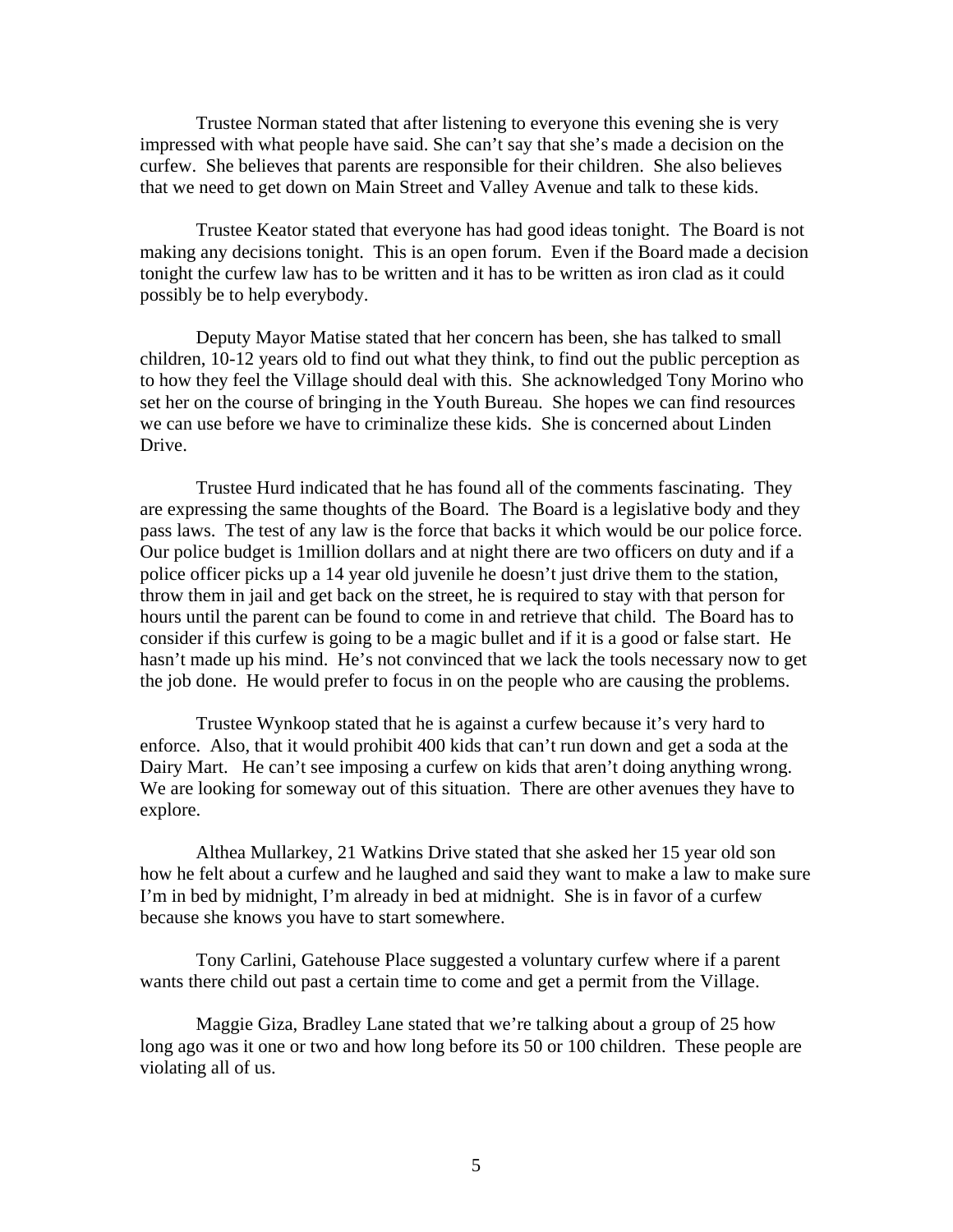Tom Mann, 101 Cliff Street, Empire for Walden Little League stated that the kids tell him that they are bored.

Tony Morino, Minority Leader, Orange County Legislature stated that Trustee Matise contacted him asking him what the county could do. He advised her that there is a youth bureau, programs and money available. It's not just Walden's problem. You have to meet and talk to these kids and meet with the Villages of Maybrook and Montgomery. Curfew should be the last resort.

Jaime explained that one of the reasons she is here tonight is because the school district did talk to those young people. They did a search institute survey. They surveyed the kids and asked them what is it that they need. When they got the results back they held a meeting at Spruce Lodge and from that meeting they developed a smaller coalition which was called the Town of Montgomery Community Coalition. Through that meeting they partnered with Big Brothers and Big Sisters and this year they had a mentoring program with 22 kids.

Mike Lynch, 54 Albany Avenue stated that he has spoken to most of these kids and he feels there isn't enough for them to do a curfew. The whole recreation department is structured to give recreation throughout the school year. They tested mandates where kids can achieve goals in school. We don't need recreation during the school year.

Ruth Jones, Walker Street addressed the problems on Walker Street during the day.

Debbie, Windingbrook stated that some of the kids are rude. There are kids from Plattekill that hang out at the Hess Station. The parents have to start being responsible.

Resident of 1 Edmunds Lane stated that we do need a curfew.

Angie, Sherman Avenue stated everyone is right there is a problem. She knows these kids and they have good parents.

Mike Ciardullo, 83 Walnut Street stated that he's been a resident here for 30 years. He use to live in Brooklyn and an element moved into his neighborhood exactly what we have here. We have to deal with the problem. We have to find the laws to protect us. We have the laws to protect them.

Mary 43 Pine Street stated that she needs people to help her get something started with the Boys and Girls Club.

Mayor Pearson thanked everyone for coming tonight.

Trustee Keator stated that looking at her notes one of the first was no tolerance and maybe we can have a no tolerance policy.